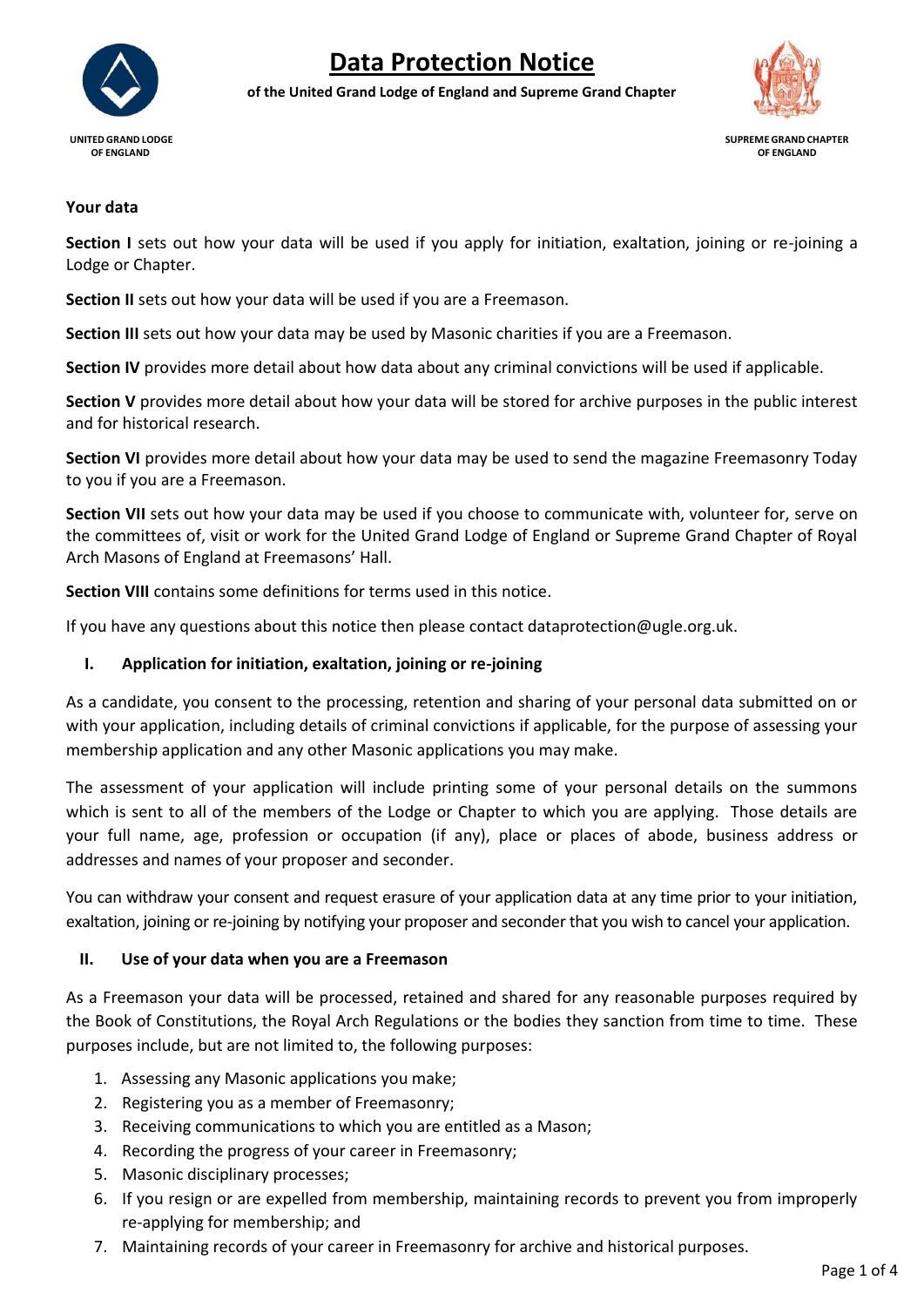You may stop your data from being used for all purposes except 6. and 7. above by resigning from the United Grand Lodge of England and, if applicable, the Supreme Grand Chapter of Royal Arch Masons of England using the processes prescribed by their respective constitutions. **If you resign or are expelled, personal data relating to your membership will normally be retained and processed by the United Grand Lodge of England for 100 years for purpose 6. and indefinitely for purpose 7.** Other Masonic entities may also keep historic records, for example once you cease to be a member of a Lodge your personal details will remain in Lodge minute books which cover the period in which you were a subscribing member.

Your data may also be used immediately after you resign from a Lodge or Chapter to contact you for the purposes of understanding why you resigned and if applicable to assist you in finding an appropriate Lodge to join.

You may request access to the data held about you by each Masonic entity, and rectification of that data if applicable, or object to the processing of that data, by submitting a request to the relevant Masonic entity.

The secretary of your Lodge and, if applicable, Scribe E. of your Chapter will provide on request details of your data controllers and their contact details. The United Grand Lodge of England and Supreme Grand Chapter of Royal Arch Masons of England are at Freemasons' Hall, 60 Great Queen Street, London WC2B 5AZ. Their data protection officer can be contacted at dataprotection@ugle.org.uk.

The legal bases on which your personal data will be used in accordance with this Section II are:

- a. the legitimate interests of Masonic entities as not for profit membership organisations; and
- b. the fulfilment of contractual obligations owed to you by your Lodge or Chapter supported by its affiliated Masonic entities.

### **III. Masonic charities**

Masonic charities need to keep their donor databases accurate and up to date. If you choose to provide your name and residential address to a Masonic charity, then Masonic entities may permit those Masonic charities to verify their donor databases against your name and address data that Masonic entities hold. The legal basis for this processing is the legitimate interests of that charity.

Masonic charities provide, among other work, support to Masons, former Masons and their relatives. Masonic entities would like to be able to share your personal data with recognised Masonic charities so that the charities can process it:

- 1. on receipt of an application for relief, to determine whether you or your relatives are eligible beneficiaries; and
- 2. where you have separately consented to a Masonic charity contacting you with fundraising materials, to allow that charity to update your contact details in their fundraising database by viewing your contact details held by Masonic entities.

Your data will not be processed by Masonic charities for purposes 1. or 2. of this Section III unless you have provided your consent. You may change these two optional consents at any time by emailing dataprotection@ugle.org.uk.

### **IV. Criminal convictions**

Criminal conviction data will only be used by your Lodge, the relevant Metropolitan, Provincial or District Grand Lodge and the United Grand Lodge of England to:

- 1. determine your suitability to become a Freemason;
- 2. determine your suitability to remain a Freemason; or
- 3. maintain records to prevent you from improperly re-applying for membership if you have ceased to be a Freemason by resignation or expulsion.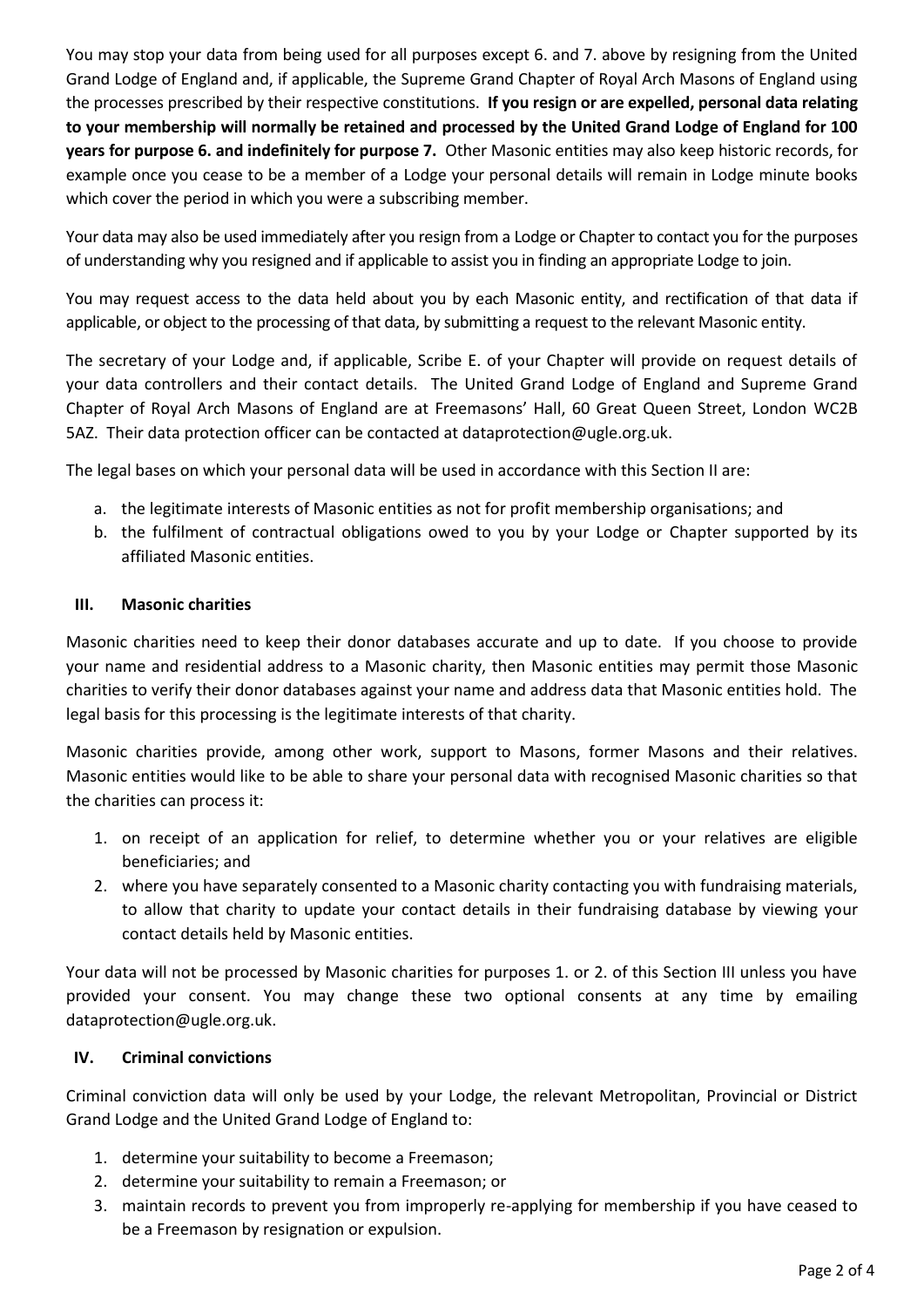Freemasons are expected to conform to high standards. In relation to purpose 1. above, as a candidate you must disclose any criminal convictions, except that you may choose whether to disclose a conviction if it is spent under the Rehabilitation of Offenders Act 1974. The legal basis on which this data is processed is your consent. You can withdraw your consent and request erasure of your criminal conviction data at any time by notifying your proposer and seconder that you wish to cancel your application.

If convicted of an offence when a Freemason, you must report certain criminal convictions to your Lodge Master or the Grand Secretary in accordance with Rule 179A of the Book of Constitutions. The Master of your Lodge may also report such convictions to other Masonic entities in accordance with the Book of Constitutions and the disciplinary processes of Freemasonry. These reports are made for purpose 2. above and data in them can be retained for purpose 3. above. The legal basis on which this data is processed is the legitimate interests of the Masonic entities as membership organisations in upholding their values. The processing falls within the "processing by not-for-profit bodies" exemption to permit processing of criminal convictions data.

## **V. Archiving and historical research**

Many Masonic records which may contain your data are archived for the public interest and kept for historical research. When they are no longer needed by the relevant Masonic Entity they are loaned or given to the Library and Museum of Freemasonry, a charity registered in England with charity registration number 1058497. The records which are loaned are transferred permanently to the charity when the Masonic Entity considers appropriate.

The charity currently restricts access to the records for 70 years except where they might contain sensitive personal information in which case access is restricted for 100 years. These periods are subject to change to reflect best practice. During this time only you or your legal representative will be able to view your personal data. After this time the records are made available to academic researchers and others in accordance with the charity's work. More information about the charity's work can be found at [www.freemasonry.london.museum.](http://www.freemasonry.london.museum/)

### **VI. Freemasonry Today**

Every subscribing member of a Lodge in London or a Province who has a UK address registered with United Grand Lodge of England is entitled to receive a copy of the quarterly magazine, Freemasonry Today. The magazine is published by Grand Lodge Publications Limited, a company ultimately controlled by United Grand Lodge of England. If you are entitled to receive a copy then your name and address will be shared quarterly with Grand Lodge Publications Limited for the sole purpose of sending the magazine to you. The legal basis for this use of your data is the legitimate interests of United Grand Lodge of England as a membership organisation. If you would prefer not to receive the magazine in hard copy then please use the "remove from mailing list" option at [https://www.freemasonrytoday.com/contact-us.](https://www.freemasonrytoday.com/contact-us)

If you have a visual impairment and request an audio version of Freemasonry Today then with your consent United Grand Lodge of England will share your name and address with its chosen distributor from time to time of the audio versions. If you receive the audio version then United Grand Lodge of England will share your name, address and subscribing status with the distributor for the purpose of keeping the distributor's records accurate and up to date.

### **VII. Other uses**

**Communications -** If you communicate with the United Grand Lodge of England or the Supreme Grand Chapter of Royal Arch Masons of England they may monitor, record, store and use any telephone, email, webform or other communication with you in order to communicate with you in relation to your query, respond to the issues raised or deal with them in accordance with the Book of Constitutions or Royal Arch Regulations, check any instructions given to them and improve the quality of the services they offer. The legal basis for this processing is the legitimate interests of each as a membership organisation.